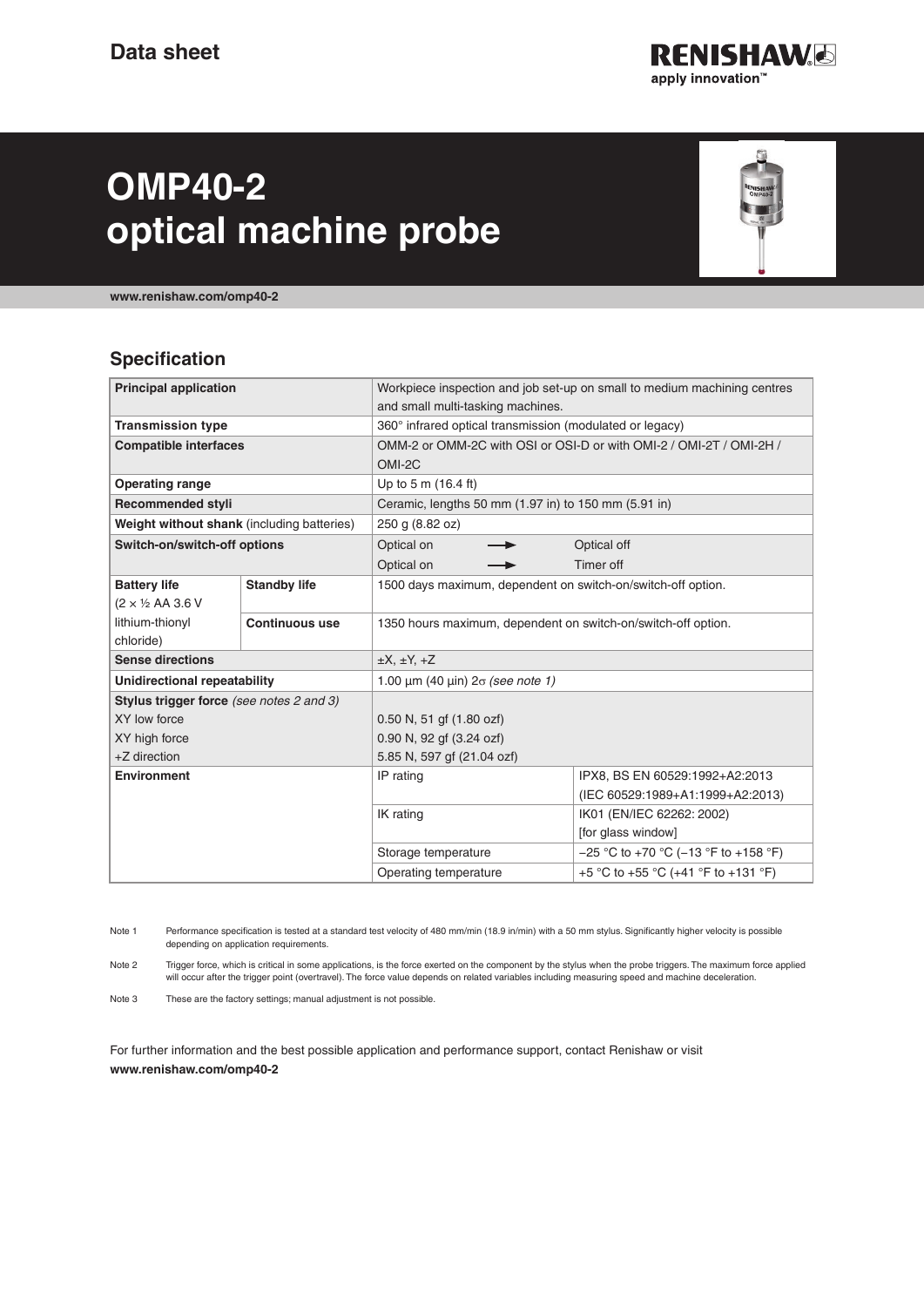#### **OMP40-2 dimensions**



## **Installing the OMP40-2 with OMM-2 receiver with OSI or OSI-D interface or OMI-2 / OMI-2T / OMI-2H interface / receiver**

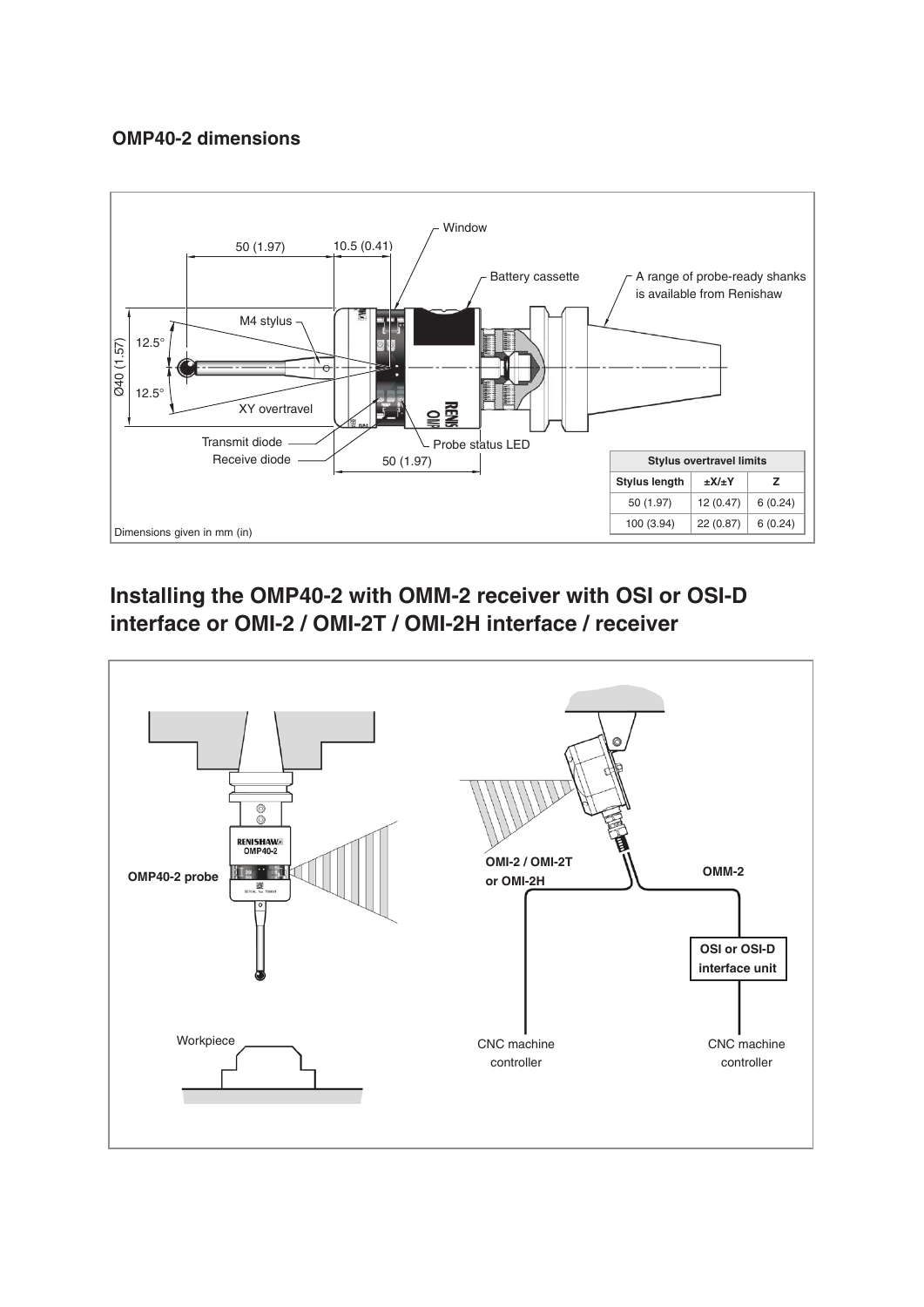#### **OMP40-2 performance envelope**

The OMP40-2 has a 360° transmission envelope over the ranges shown below.

The probe system should be positioned so that the optimum range can be achieved over the full travel of the machine axis. The OMP40-2 and optical receivers may deviate from the optical centre line, provided opposing light cones always overlap, with transmitters and receivers in the other's field of view (line of sight).

**NISHAW**G

apply innovation"

Natural reflective surfaces within the machine may affect the signal transmission range.

Coolant residue accumulating on the receiver will have a detrimental effect on transmission performance. Wipe clean as often as is necessary to maintain unrestricted transmission.



## **Installing the OMP40-2 with an OMM-2C receiver with OSI or OSI-D interface**